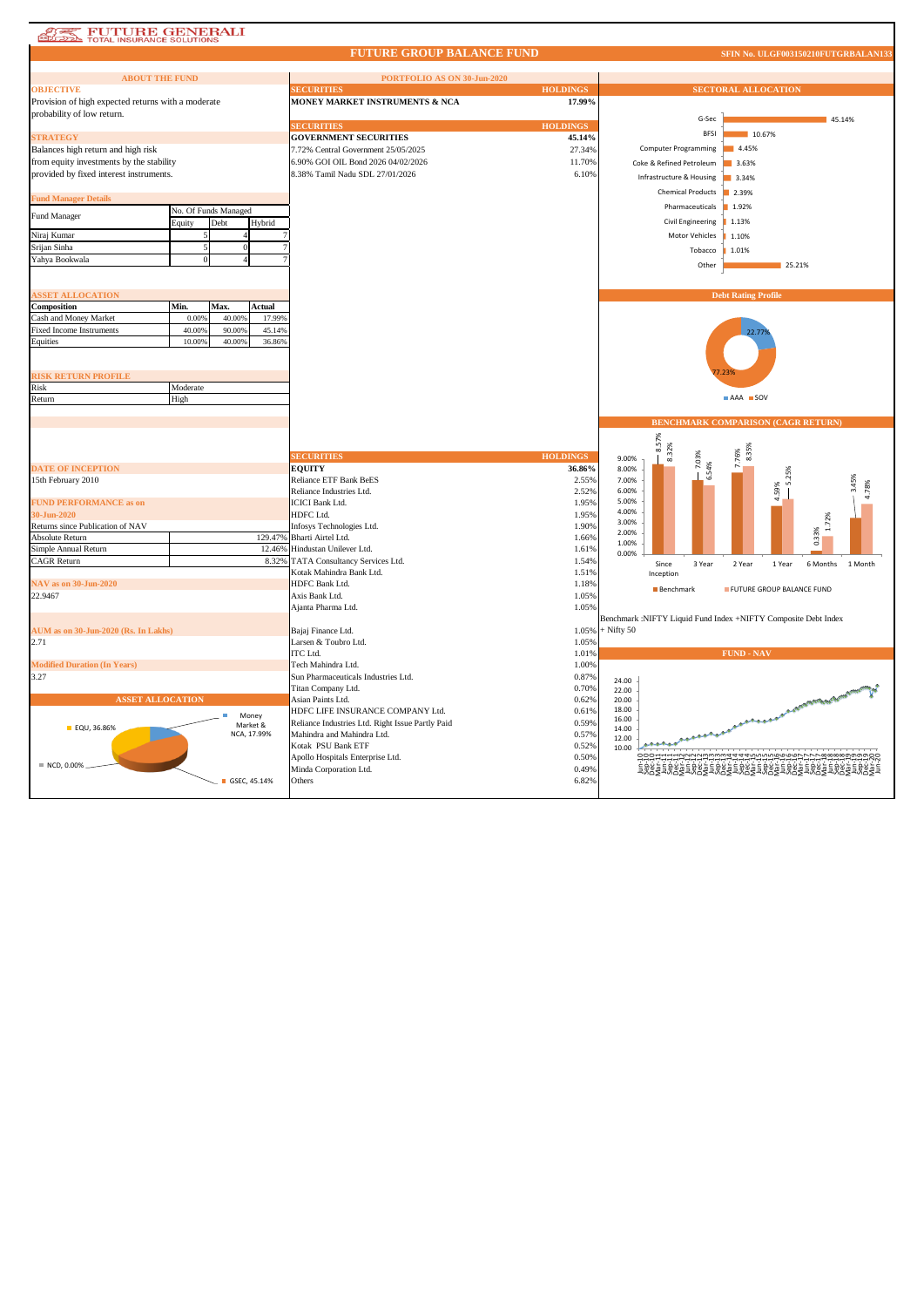## **ATE FUTURE GENERALI**

## **GROUP INCOME FUND**

| <b>ABOUT THE FUND</b>                                             |                 |                      |                  | PORTFOLIO AS ON 30-Jun-2020                                                                                      |                           |                                                       |                                                                                                               |  |
|-------------------------------------------------------------------|-----------------|----------------------|------------------|------------------------------------------------------------------------------------------------------------------|---------------------------|-------------------------------------------------------|---------------------------------------------------------------------------------------------------------------|--|
| <b>OBJECTIVE</b>                                                  |                 |                      |                  | <b>SECURITIES</b>                                                                                                | <b>HOLDINGS</b>           | <b>SECTORAL ALLOCATION</b>                            |                                                                                                               |  |
| This fund aims to provide stable returns by investing in          |                 |                      |                  | MONEY MARKET INSTRUMENTS & NCA                                                                                   | 11.77%                    |                                                       |                                                                                                               |  |
| assets with relatively low to moderate level of risk. The         |                 |                      |                  | <b>SECURITIES</b>                                                                                                |                           |                                                       |                                                                                                               |  |
| fund will invest in fixed income securities such as Govt.         |                 |                      |                  | <b>GOVERNMENT SECURITIES</b>                                                                                     | <b>HOLDINGS</b><br>23.45% | Infrastructure & Housing                              | 31.94%                                                                                                        |  |
| Securities, Corporate Bonds & any other fixed income              |                 |                      |                  | 7.72% Gsec 2049 15/06/2049                                                                                       | 5.63%                     |                                                       |                                                                                                               |  |
| investments along with Money Market Instruments for<br>liquidity. |                 |                      |                  | 08.25 Maharashtra SDL 2025 10/06/2025                                                                            | 5.44%                     | <b>BESI</b>                                           | 23.82%                                                                                                        |  |
|                                                                   |                 |                      |                  | 0% CS 17 DEC 2027 UL                                                                                             | 4.96%                     |                                                       |                                                                                                               |  |
|                                                                   |                 |                      |                  | 6.90% GOI OIL Bond 2026 04/02/2026                                                                               | 3.09%                     |                                                       | 23.45%                                                                                                        |  |
|                                                                   |                 |                      |                  | 8.15% MAHARASHTRA SDL 2025 26/11/2025                                                                            | 2.18%                     | G-Sec                                                 |                                                                                                               |  |
|                                                                   |                 |                      |                  | 7.4% Central Government 09/09/2035                                                                               | 2.14%                     |                                                       |                                                                                                               |  |
|                                                                   |                 |                      |                  |                                                                                                                  |                           | Coke & Refined Petroleum                              | 9.02%                                                                                                         |  |
|                                                                   |                 |                      |                  |                                                                                                                  |                           |                                                       |                                                                                                               |  |
|                                                                   |                 |                      |                  |                                                                                                                  |                           | Other                                                 | 11.77%                                                                                                        |  |
| <b>Fund Manager Details</b>                                       |                 | No. Of Funds Managed |                  |                                                                                                                  |                           |                                                       |                                                                                                               |  |
| Fund Manager                                                      | Equity          | Debt                 | Hybrid           |                                                                                                                  |                           |                                                       |                                                                                                               |  |
| Niraj Kumar                                                       |                 |                      |                  |                                                                                                                  |                           |                                                       | <b>Debt Rating Profile</b>                                                                                    |  |
| Yahya Bookwala                                                    | $\Omega$        |                      |                  |                                                                                                                  |                           |                                                       |                                                                                                               |  |
|                                                                   |                 |                      |                  | 9.05% Reliance Industries Ltd. 17/10/2028                                                                        | 9.02%                     |                                                       |                                                                                                               |  |
|                                                                   |                 |                      |                  | 8.65% L&T Finance Ltd. 2026                                                                                      | 8.74%                     |                                                       |                                                                                                               |  |
|                                                                   |                 |                      |                  | 7.90% Bajaj Finance Ltd. 2030 - Option II                                                                        | 8.53%                     |                                                       |                                                                                                               |  |
| <b>SSET ALLOCATION</b><br>Composition                             | Min.            | Max.                 | Actual           | 8.67% Tata Capital Financial Services Ltd. 2025<br>8.05% Housing Development Finance Corporation Ltd. 22/10/2029 | 6.55%<br>6.45%            |                                                       |                                                                                                               |  |
| Cash and Money Market                                             | 0.00%           | 40,00%               | 11.77%           | 8.23% IRFC 2029 29/03/2029                                                                                       | 4.33%                     |                                                       |                                                                                                               |  |
| <b>Fixed Income Instruments</b>                                   | 60.009          | 100.00%              | 88.23%           | 8.00% IREDA 24/09/2029                                                                                           | 4.29%                     |                                                       |                                                                                                               |  |
| Equities                                                          | 0.00%           | 0.00%                | 0.00%            | 7.75% Power Finance Corporation Ltd. 11/06/2030                                                                  | 4.24%                     |                                                       | AAA SOV                                                                                                       |  |
|                                                                   |                 |                      |                  | 7.40% IREDA 2030                                                                                                 | 4.13%                     |                                                       |                                                                                                               |  |
|                                                                   |                 |                      |                  | 8.30% REC Ltd. Non GOI 2029                                                                                      | 2.18%                     |                                                       | <b>BENCHMARK COMPARISON (CAGR RETURN)</b>                                                                     |  |
| <b>ISK RETURN PROFILE</b><br>Risk                                 | Low To Moderate |                      |                  | Others                                                                                                           | 6.33%                     |                                                       |                                                                                                               |  |
| Return                                                            | High            |                      |                  |                                                                                                                  |                           | 18.39%<br>20.00%                                      |                                                                                                               |  |
|                                                                   |                 |                      |                  |                                                                                                                  |                           | 18.00%                                                |                                                                                                               |  |
|                                                                   |                 |                      |                  |                                                                                                                  |                           | 13.25%<br>16.00%                                      | 12.96%                                                                                                        |  |
|                                                                   |                 |                      |                  |                                                                                                                  |                           | 14.00%<br>12.00%                                      | 9.84%<br>80%                                                                                                  |  |
|                                                                   |                 |                      |                  |                                                                                                                  |                           | 10.00%                                                |                                                                                                               |  |
|                                                                   |                 |                      |                  |                                                                                                                  |                           | 8.00%                                                 |                                                                                                               |  |
| <b>DATE OF INCEPTION</b><br>31st March 2019                       |                 |                      |                  |                                                                                                                  |                           | 6.00%<br>4.00%                                        | .32%                                                                                                          |  |
|                                                                   |                 |                      |                  |                                                                                                                  |                           | 2.00%                                                 |                                                                                                               |  |
| <b>FUND PERFORMANCE as on</b>                                     |                 |                      |                  |                                                                                                                  |                           | 0.00%<br>Since Inception                              | 1 Year<br>6 Months<br>1 Month                                                                                 |  |
| 30-Jun-2020                                                       |                 |                      |                  |                                                                                                                  |                           |                                                       |                                                                                                               |  |
| Returns since Publication of NAV                                  |                 |                      |                  |                                                                                                                  |                           | Benchmark                                             | FUTURE GROUP INCOME FUND                                                                                      |  |
| Absolute Return<br>Simple Annual Return                           |                 |                      | 23.54%<br>18.80% |                                                                                                                  |                           |                                                       |                                                                                                               |  |
| <b>CAGR Return</b>                                                |                 |                      | 18.39%           |                                                                                                                  |                           | Benchmark : NIFTY Composite Debt Index                |                                                                                                               |  |
|                                                                   |                 |                      |                  |                                                                                                                  |                           |                                                       |                                                                                                               |  |
| <b>NAV</b> as on 30-Jun-2020                                      |                 |                      |                  |                                                                                                                  |                           |                                                       |                                                                                                               |  |
| 12.35380                                                          |                 |                      |                  |                                                                                                                  |                           |                                                       |                                                                                                               |  |
| AUM as on 30-Jun-2020 (Rs. In Lakhs)                              |                 |                      |                  |                                                                                                                  |                           |                                                       |                                                                                                               |  |
| 511.59                                                            |                 |                      |                  |                                                                                                                  |                           |                                                       | <b>FUND - NAV</b>                                                                                             |  |
|                                                                   |                 |                      |                  |                                                                                                                  |                           |                                                       |                                                                                                               |  |
| <b>Modified Duration (In Years)</b>                               |                 |                      |                  |                                                                                                                  |                           | 12.00                                                 |                                                                                                               |  |
| 6.03                                                              |                 |                      |                  |                                                                                                                  |                           |                                                       |                                                                                                               |  |
|                                                                   |                 |                      |                  |                                                                                                                  |                           | 11.50                                                 |                                                                                                               |  |
| <b>ASSET ALLOCATION</b>                                           |                 |                      |                  |                                                                                                                  |                           | 11.00                                                 |                                                                                                               |  |
| $\equiv$ GSEC,<br>Money<br>0.00%                                  |                 |                      |                  |                                                                                                                  |                           | 10.50                                                 |                                                                                                               |  |
| Market &<br>NCA,                                                  |                 |                      |                  |                                                                                                                  |                           | 10.00                                                 |                                                                                                               |  |
| 11.77%                                                            |                 |                      |                  |                                                                                                                  |                           | Apr-19<br>May-19<br>$Jul-19$<br>$Mar-19$<br>$J$ un-19 | Aug-19<br>Sep-19<br>Oct-19<br>Nov-19<br>Dec-19<br>An-20<br>Heb-20<br>$Apr-20$<br>May-20<br>Jun-20<br>$Mar-20$ |  |
|                                                                   |                 |                      |                  |                                                                                                                  |                           |                                                       |                                                                                                               |  |
| NCD,                                                              |                 |                      |                  |                                                                                                                  |                           |                                                       |                                                                                                               |  |
| 23.45%                                                            |                 |                      |                  |                                                                                                                  |                           |                                                       |                                                                                                               |  |
|                                                                   |                 |                      |                  |                                                                                                                  |                           |                                                       |                                                                                                               |  |
|                                                                   |                 |                      |                  |                                                                                                                  |                           |                                                       |                                                                                                               |  |